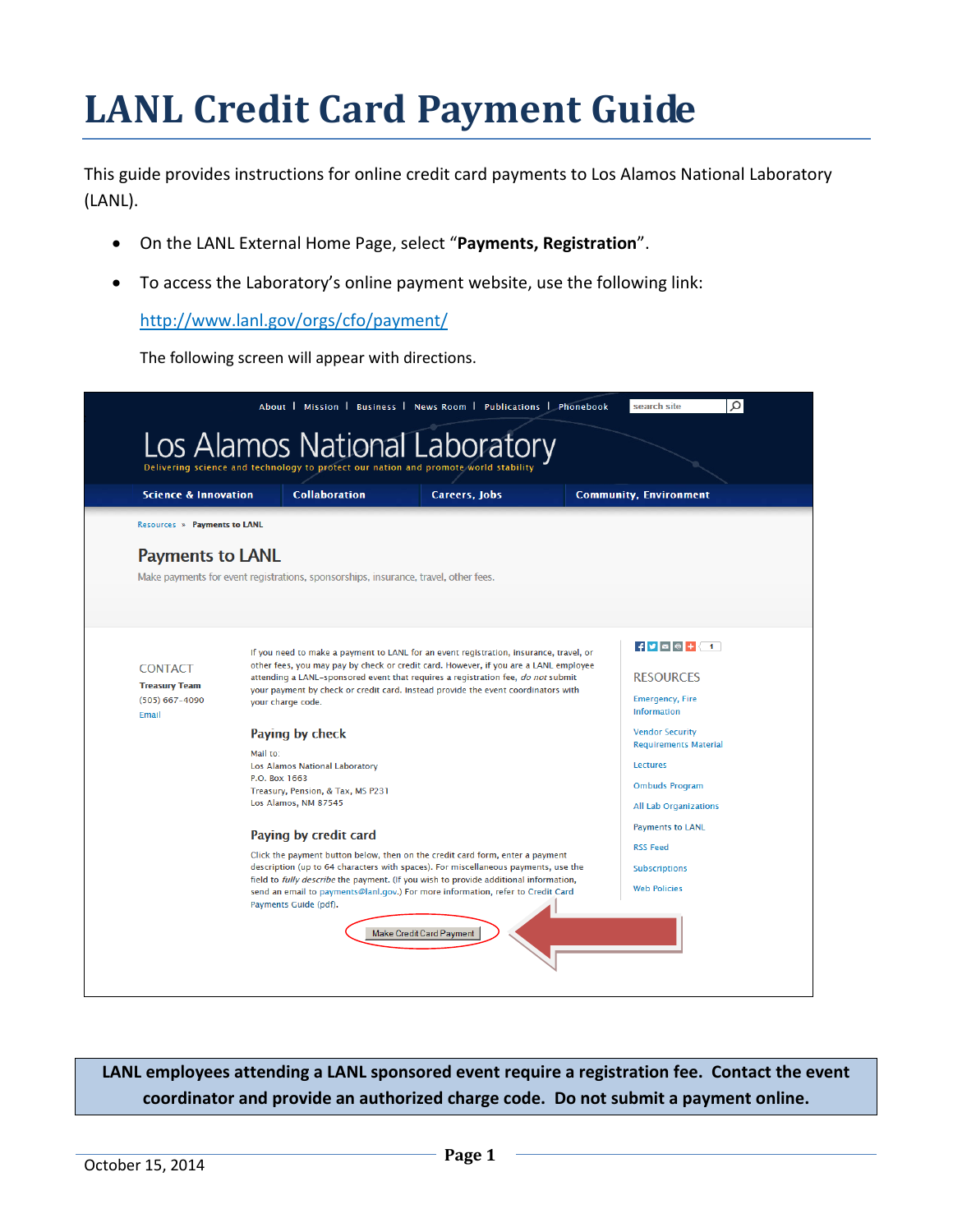## **Step 1 – Select Payment Activity and Amount**

After selecting "Make Credit Card Payment" button, the following screen will appear. Payment options will be available in the drop down menu (as shown). Select the activity (payment type) of the transaction from the drop down list.

#### *All fields require information.*

| os Alamos<br><b>NATIONAL LARORATORY</b><br>EST. 1943 | » or search scientific literature at the Research Library                                                                                                                                                                | Search<br>Phone                                                                                                                                                                                                                        |
|------------------------------------------------------|--------------------------------------------------------------------------------------------------------------------------------------------------------------------------------------------------------------------------|----------------------------------------------------------------------------------------------------------------------------------------------------------------------------------------------------------------------------------------|
|                                                      | Please enter all information.<br>All fields required<br>This payment is for  [select one]:<br>Email address:<br>Enter the payment amount in the following format: 9999.99 - do not use comma (,) or \$<br>Review Payment | Employee receivable<br>Event registration<br>Event sponsorship<br>Insurance<br>License and Royalty<br><b>MCNP</b> training<br><b>Miscellaneous</b><br>Parking citation<br>Travel payment on account<br>Virgin Pulse Pedometer Purchase |
|                                                      |                                                                                                                                                                                                                          | Contact Us   Careers   Bradbury Science Museum   Emergencies   Inside LANL   Maps   Site Feedback   SSL Portal   Training                                                                                                              |
|                                                      |                                                                                                                                                                                                                          | Operated by Los Alamos National Security, LLC for the U.S. Department of Energy's NNSA ® Copyright 2014 LANS, LLC All rights reserved   Terms of Use   Privacy Policy                                                                  |

The types of payments accepted are as follows:

• **Employee Receivable**

This selection requires Employee Z Number.

• **Event Registration OR Event Sponsorship (non-LANL only)**

This selection will require Payment Description Comments including Event Code or Name of Event.

- **Insurance** This selection requires Employee Z Number.
- **License and Royalty** This selection requires License Number/Invoice Number or Royalty Payment.
- **MCNP Training** This selection requires UT3200 Information.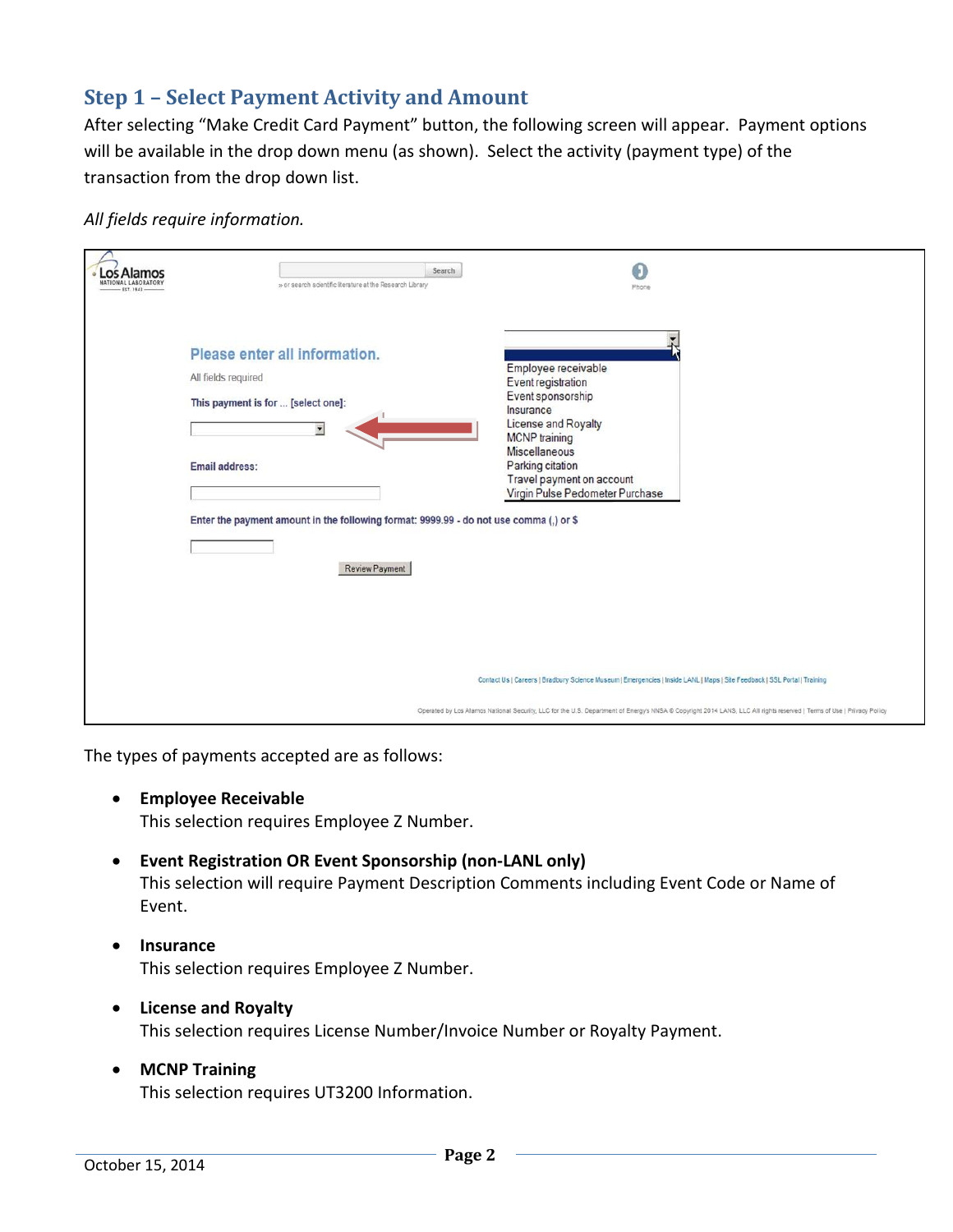• **Miscellaneous**

Ensure the description adequately describes the payment.

- **Parking Citation** This selection requires Citation Number and Z Number.
- **Travel Payment on Account** This selection requires Trip Number/Request ID and Employee Z Number.
- **Virgin Pulse Pedometer Purchase** This selection requires Employee Z Number.

Enter your Email Address.

Enter payment amount.

Click 'Review Payment' button.

| Email address:<br>Enter the payment amount in the following format: 9999.99 - do not use comma (,) or \$<br>Review Payment |                                                                                                                                                                       |
|----------------------------------------------------------------------------------------------------------------------------|-----------------------------------------------------------------------------------------------------------------------------------------------------------------------|
|                                                                                                                            | Contact Us   Carcers   Bradbury Science Museum   Emergencies   Inside LANL   Maps   Site Feedback   SSL Portal   Training                                             |
|                                                                                                                            | Operated by Les Alamos National Security, LLC for the U.S. Department of Energy's NNSA ® Copyright 2014 LANS, LLC All rights reserved   Terms of Use   Privacy Policy |

## **Step 2 – Confirm Payment Activity and Amount**

Confirm payment activity and amount is accurate.

If the information is correct, click "Confirm" button.

| Δlamos<br>$-$ EST. 1943 $-$ | Search<br>» or search scientific literature at the Research Library                                                                                                                                                | Phone |
|-----------------------------|--------------------------------------------------------------------------------------------------------------------------------------------------------------------------------------------------------------------|-------|
|                             | Please review your information before submitting for payment.<br>If incorrect, please use the browser back button.<br>Payment of \$1.00 for payment type "Parking citation".                                       |       |
|                             | On the next page you will enter your credit card and billing information. The Payment Type has been automatically filled in for you based on the selection you made in the drop down on the first page.<br>Confirm |       |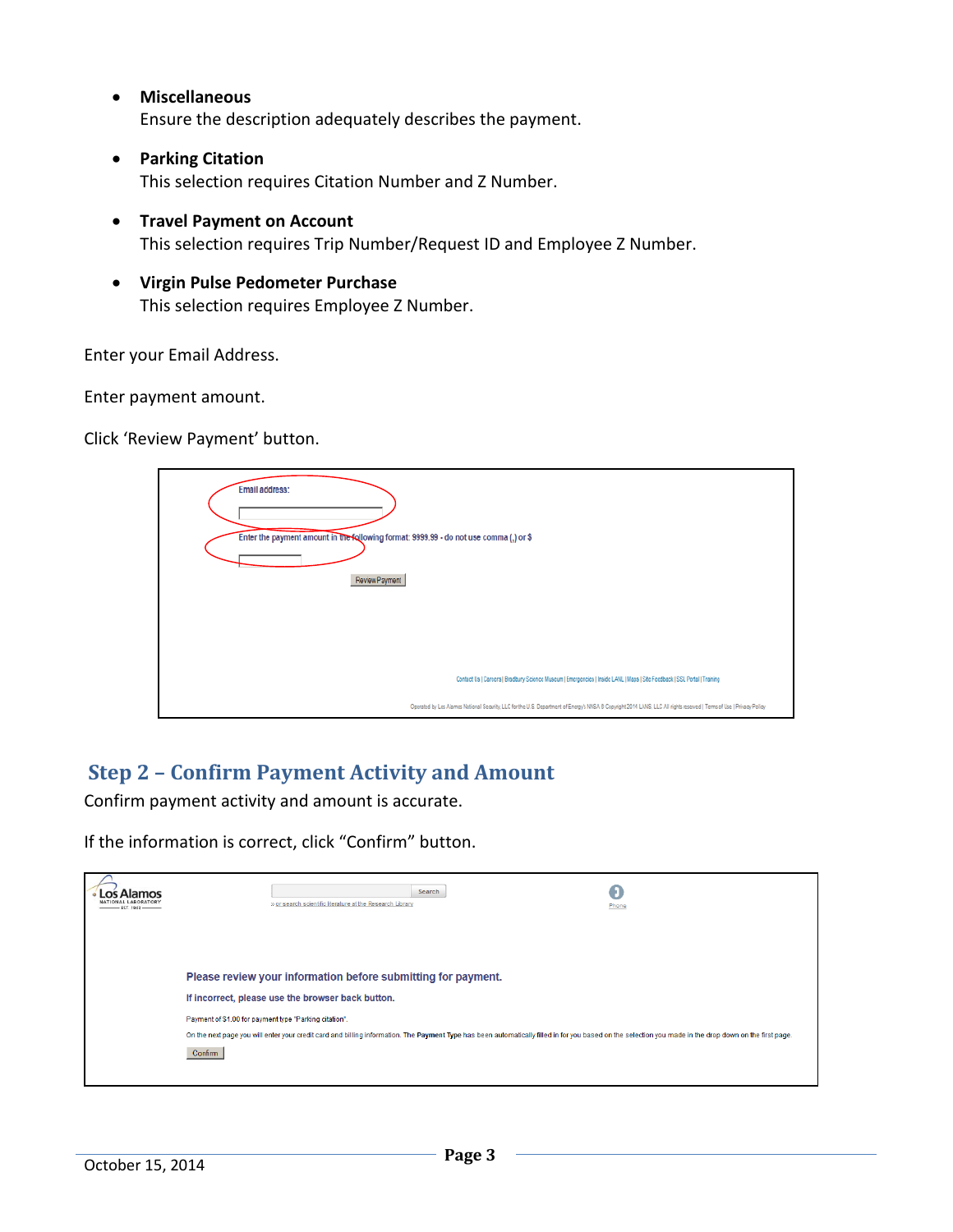The following message will appear for notification.

| You are leaving the Los Alamos National Laboratory (LANL) website and entering Cyber Source. Cyber Source is certified by our financial institution as a third party payment processor for LANL. Click OK to continue or cance<br>stop the process. |              |
|-----------------------------------------------------------------------------------------------------------------------------------------------------------------------------------------------------------------------------------------------------|--------------|
|                                                                                                                                                                                                                                                     | OK<br>Cancel |

Click OK.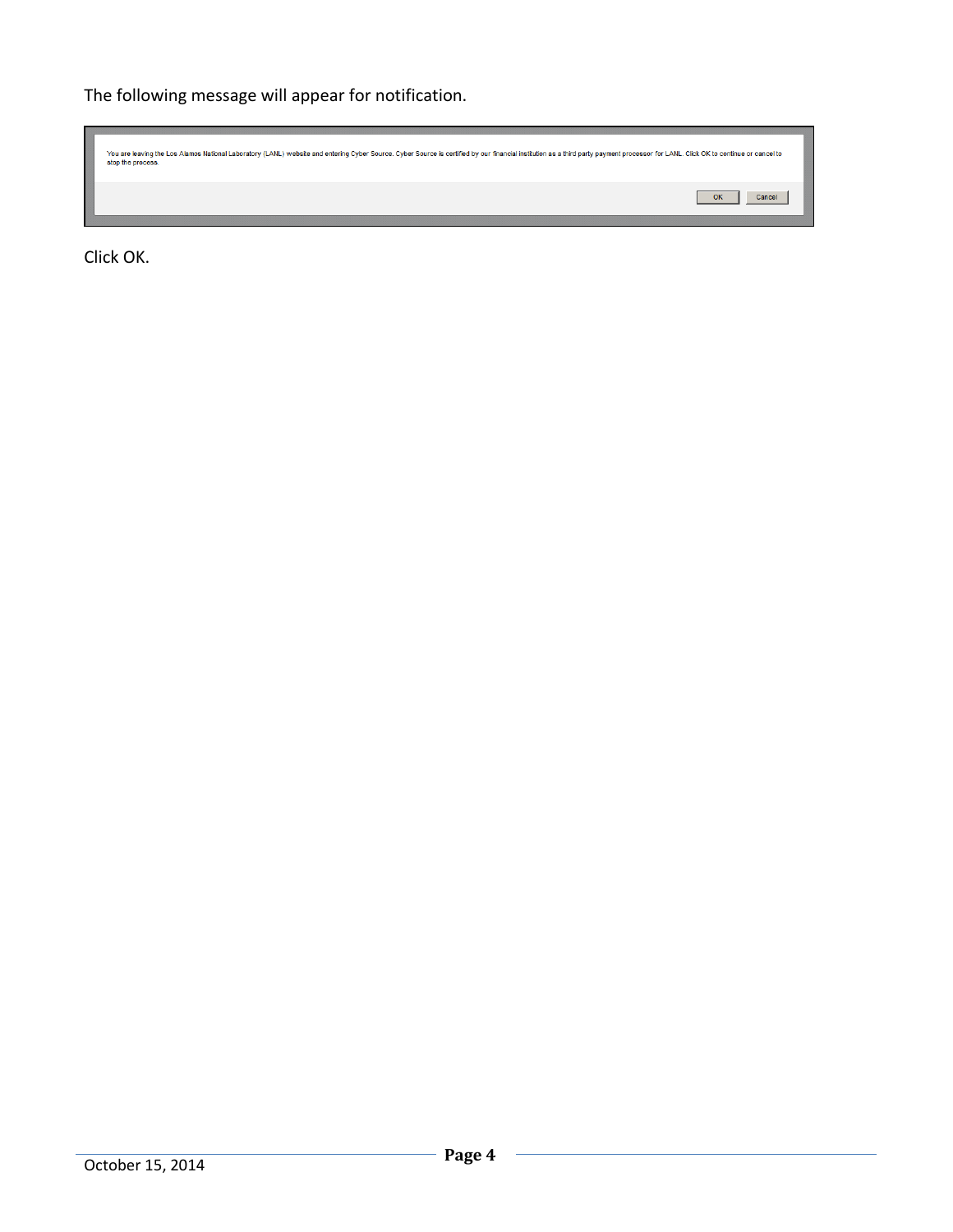# **Step 3 – Submit Payment Information**

Complete all fields with asterisks for payment to process successfully.

| Los Alamos                              |                                    |                      |                     |        |
|-----------------------------------------|------------------------------------|----------------------|---------------------|--------|
| <b>Billing Information</b>              | ß                                  | * Required field     | <b>Your Order</b>   |        |
| First Name*                             |                                    |                      | <b>Total amount</b> | \$1.00 |
| Last Name*                              |                                    |                      |                     |        |
| <b>Company Name</b>                     |                                    |                      |                     |        |
| Address*                                |                                    |                      |                     |        |
|                                         |                                    |                      |                     |        |
| City *                                  |                                    |                      |                     |        |
| Country*                                |                                    | $\blacktriangledown$ |                     |        |
| State/Province*                         |                                    |                      |                     |        |
| Zip/Postal Code *                       |                                    |                      |                     |        |
| Phone Number*                           |                                    |                      |                     |        |
| Email*                                  |                                    |                      |                     |        |
|                                         |                                    |                      |                     |        |
|                                         |                                    |                      |                     |        |
| <b>Payment Details A</b>                |                                    |                      |                     |        |
| Card Type *                             |                                    |                      |                     |        |
|                                         | C VISA Visa<br>O DISCOVER DISCOVER | ் ∈<br>MasterCard    |                     |        |
|                                         |                                    |                      |                     |        |
| Card Number*<br><b>Expiration Date*</b> |                                    |                      |                     |        |
|                                         | 회<br>회<br>01<br>2014               |                      |                     |        |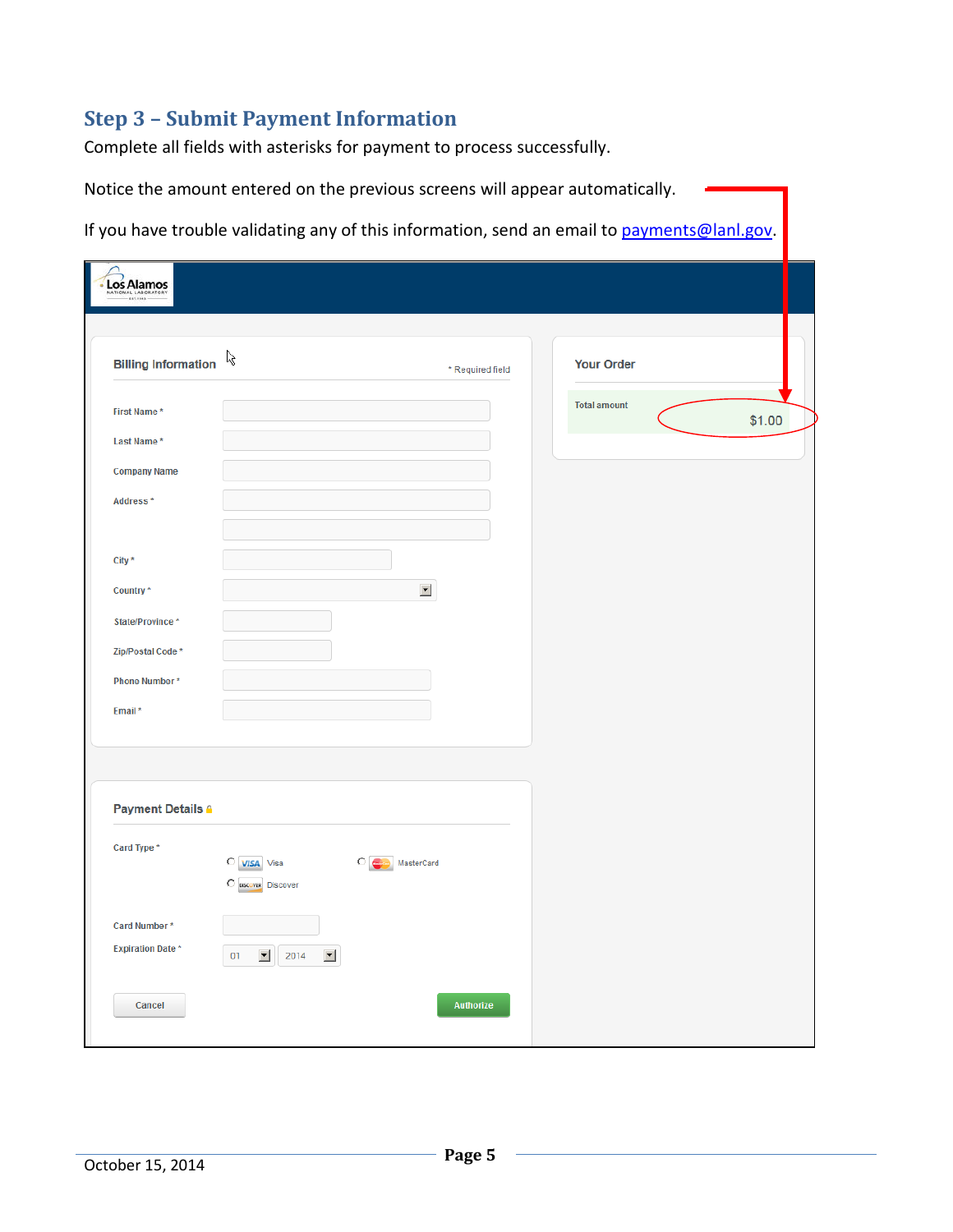# **Step 4 – Authorize Transaction**

Once all required and supporting information have been entered, click "Authorize" button.

| <b>Billing Information</b> | * Required field                                                                        |                     |        |
|----------------------------|-----------------------------------------------------------------------------------------|---------------------|--------|
| First Name*                | John                                                                                    |                     |        |
| Last Name*                 | Doe                                                                                     | <b>Your Order</b>   |        |
| <b>Company Name</b>        | LANL                                                                                    |                     |        |
| Address*                   | SM-30 Bikini Atoll Road                                                                 | <b>Total amount</b> | \$1.00 |
|                            |                                                                                         |                     |        |
| City *                     | Los Alamos                                                                              |                     |        |
| Country*                   | $\blacktriangledown$<br>United States of America                                        |                     |        |
| State/Province*            | $\overline{\phantom{a}}$<br>New Mexico                                                  |                     |        |
| Zip/Postal Code*           | 87544                                                                                   |                     |        |
| Phone Number*              | 505-667-7000                                                                            |                     |        |
| Email*                     | john.doe@lanl.gov                                                                       |                     |        |
|                            |                                                                                         |                     |        |
|                            |                                                                                         |                     |        |
| <b>Payment Details A</b>   |                                                                                         |                     |        |
| Card Type *                |                                                                                         |                     |        |
|                            | $\bigcirc$ <i>VISA</i> Visa<br>C MasterCard<br>$\bigcirc$ $_{\text{Discover}}$ Discover |                     |        |
|                            |                                                                                         |                     |        |
| Card Number*               | 123456789101112                                                                         |                     |        |
| CVN*                       | This code is a three or four digit number printed on the back or front of credit cards. |                     |        |
|                            | 011<br><b>123</b>                                                                       |                     |        |
| <b>Expiration Date*</b>    | $\blacktriangledown$<br>01<br>2016<br>회                                                 |                     |        |
| Cancel                     | <b>Authorize</b>                                                                        |                     |        |
|                            |                                                                                         |                     |        |
|                            |                                                                                         |                     |        |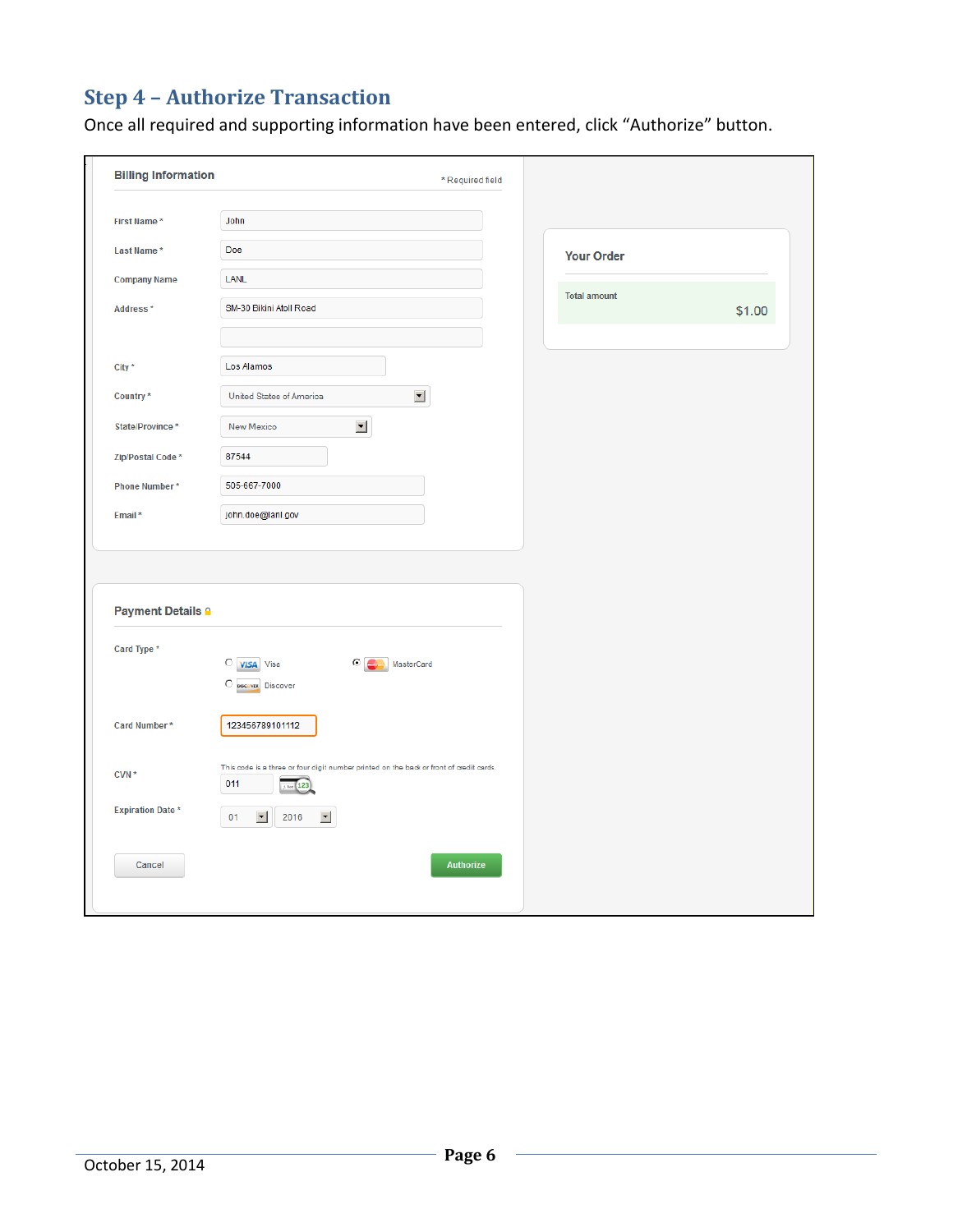If the transaction is processed successfully, the following confirmation page will appear:

| Billing                                                                                                                | Payment                        | Review                                      | Receipt |
|------------------------------------------------------------------------------------------------------------------------|--------------------------------|---------------------------------------------|---------|
| <b>Receipt</b>                                                                                                         |                                | Date: 2014-10-15<br>Order Number: 623666828 |         |
| <b>Billing Information</b>                                                                                             |                                |                                             |         |
| John Hancock<br>LANL<br>Bldg SM-30, Bikini Atoll Road<br>Los Alamos<br>New Mexico<br>87545<br>United States of America |                                |                                             |         |
| <b>Payment Details</b>                                                                                                 |                                | <b>Total amount</b>                         | \$1.00  |
| <b>Card Type</b>                                                                                                       | MasterCard                     |                                             |         |
| <b>Card Number</b><br><b>Expiration Date</b>                                                                           | xxxx-xxxx-xxxx-1234<br>06-2016 |                                             |         |
| Please keep a copy of this receipt for your records                                                                    |                                |                                             |         |

| Search<br>» or search scientific literature at the Research Library<br>Phone                                                                                          |
|-----------------------------------------------------------------------------------------------------------------------------------------------------------------------|
|                                                                                                                                                                       |
| Thank you for your payment.<br>r,                                                                                                                                     |
| An email will be sent to you confirming receipt of your payment.                                                                                                      |
| If you have billing questions or concerns please email payments@lanl.gov. Please print this page for your records.                                                    |
| If you want to process another payment, go to the Payments to LANL page.                                                                                              |
|                                                                                                                                                                       |
|                                                                                                                                                                       |
|                                                                                                                                                                       |
|                                                                                                                                                                       |
|                                                                                                                                                                       |
| Contact Us   Careers   Bradbury Science Museum   Emergencies   Inside LANL   Maps   Site Feedback   SSL Portal   Training                                             |
| Operated by Los Alamos National Security, LLC for the U.S. Department of Energy's NNSA @ Copyright 2014 LANS, LLC All rights reserved   Terms of Use   Privacy Policy |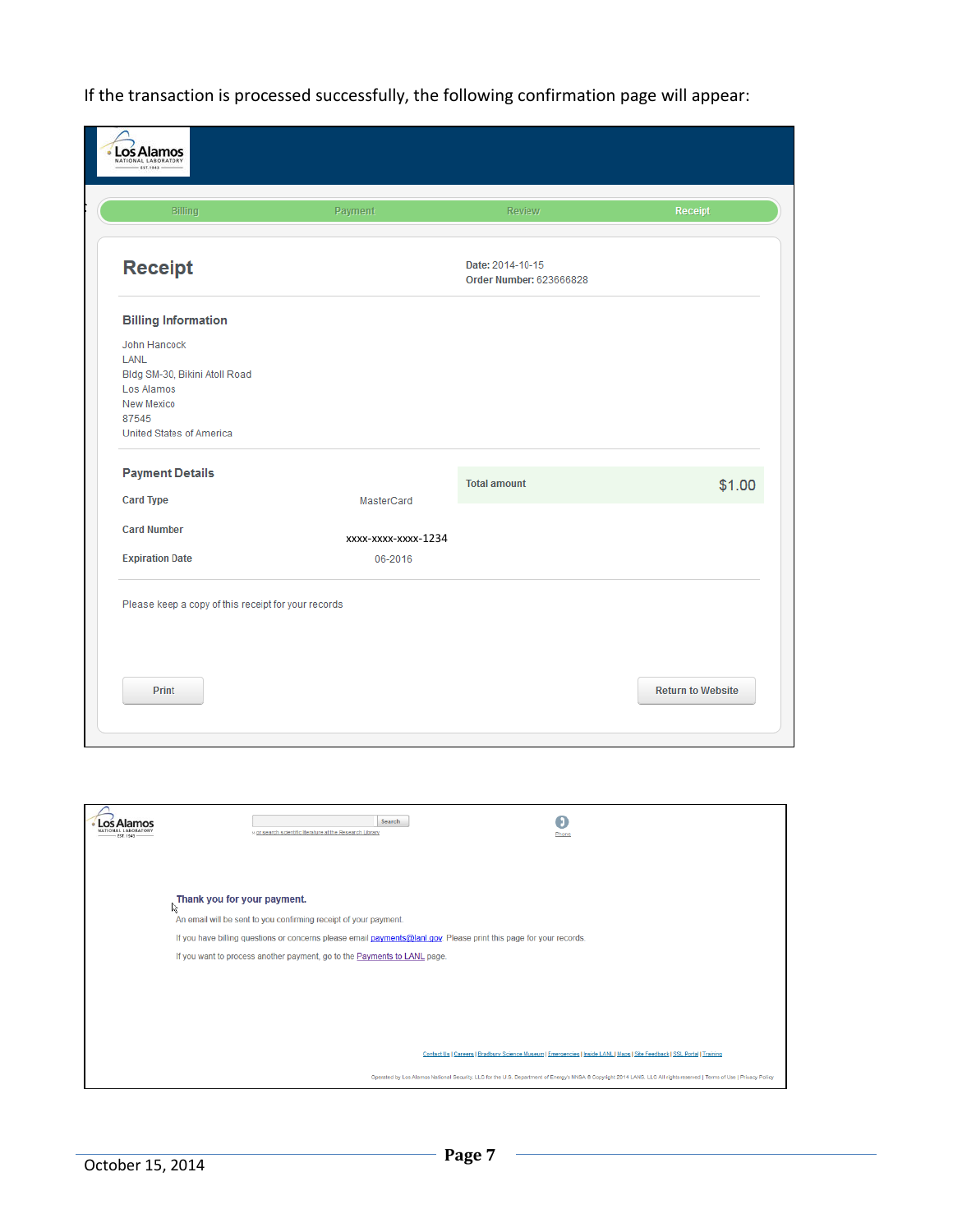If the transaction is declined, the following message will appear. The decline pages will vary depending on the reason of rejection. If problems continue, contact [payments@lanl.gov.](mailto:payments@lanl.gov)

| <b>Processing Error</b>                                              |  |
|----------------------------------------------------------------------|--|
|                                                                      |  |
| An error occurred during payment processing.                         |  |
| For support, contact:                                                |  |
| Payments Team<br>Los Alamos National Laboratory<br>payments@lanl.gov |  |
|                                                                      |  |